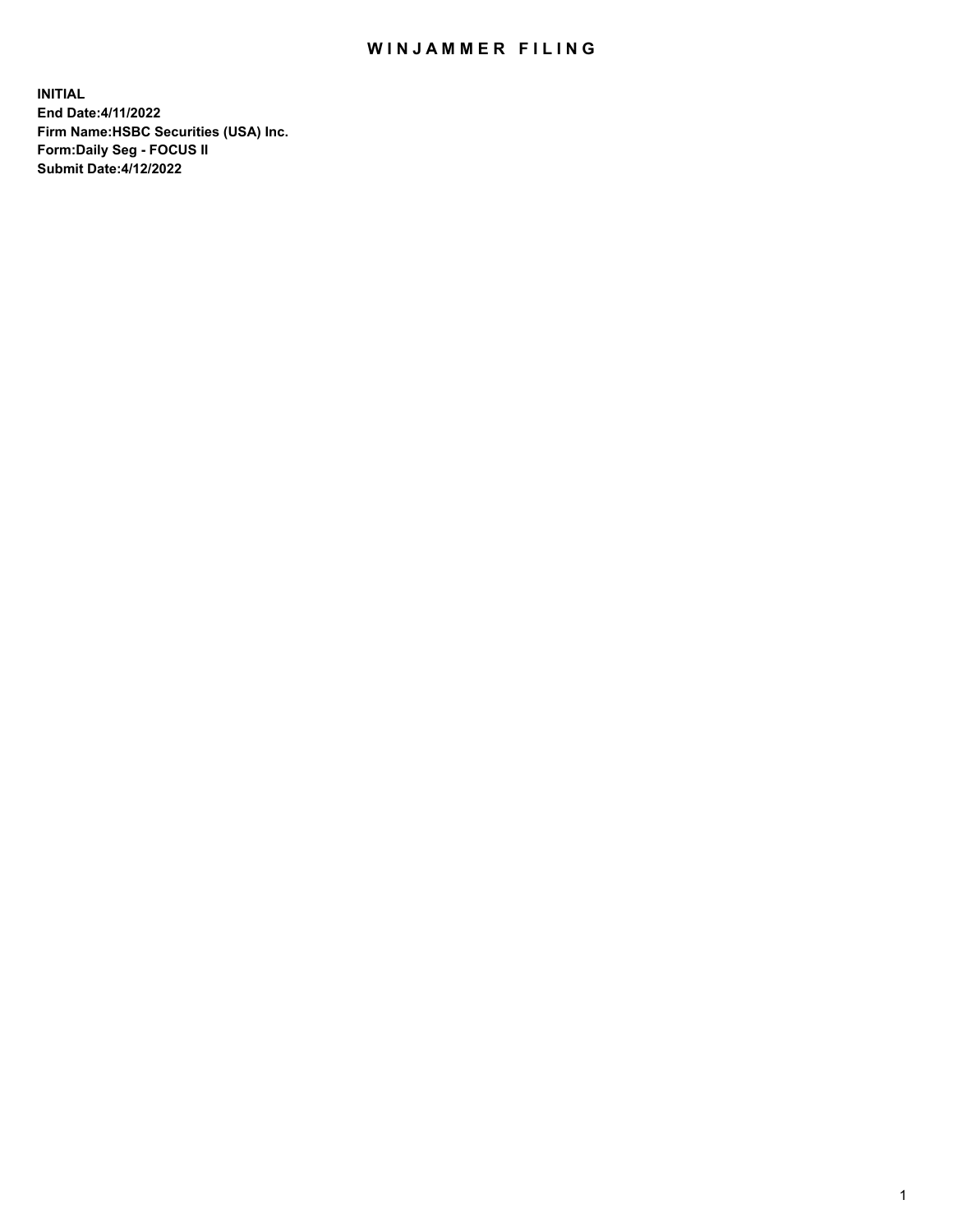**INITIAL End Date:4/11/2022 Firm Name:HSBC Securities (USA) Inc. Form:Daily Seg - FOCUS II Submit Date:4/12/2022 Daily Segregation - Cover Page**

| Name of Company                                                                                                                                                                                                                                                                                                                | <b>HSBC Securities (USA) Inc.</b>                              |
|--------------------------------------------------------------------------------------------------------------------------------------------------------------------------------------------------------------------------------------------------------------------------------------------------------------------------------|----------------------------------------------------------------|
| <b>Contact Name</b>                                                                                                                                                                                                                                                                                                            | <b>Michael Vacca</b>                                           |
| <b>Contact Phone Number</b>                                                                                                                                                                                                                                                                                                    | 212-525-7951                                                   |
| <b>Contact Email Address</b>                                                                                                                                                                                                                                                                                                   | michael.vacca@us.hsbc.com                                      |
| FCM's Customer Segregated Funds Residual Interest Target (choose one):<br>a. Minimum dollar amount: ; or<br>b. Minimum percentage of customer segregated funds required:%; or<br>c. Dollar amount range between: and; or<br>d. Percentage range of customer segregated funds required between:% and%.                          | 132,000,000<br>$\overline{\mathbf{0}}$<br>0 <sub>0</sub><br>00 |
| FCM's Customer Secured Amount Funds Residual Interest Target (choose one):<br>a. Minimum dollar amount: ; or<br>b. Minimum percentage of customer secured funds required:%; or<br>c. Dollar amount range between: and; or<br>d. Percentage range of customer secured funds required between:% and%.                            | 15,000,000<br><u>0</u><br>0 <sub>0</sub><br>00                 |
| FCM's Cleared Swaps Customer Collateral Residual Interest Target (choose one):<br>a. Minimum dollar amount: ; or<br>b. Minimum percentage of cleared swaps customer collateral required:% ; or<br>c. Dollar amount range between: and; or<br>d. Percentage range of cleared swaps customer collateral required between:% and%. | 83,000,000<br><u>0</u><br><u>00</u><br>00                      |

Attach supporting documents CH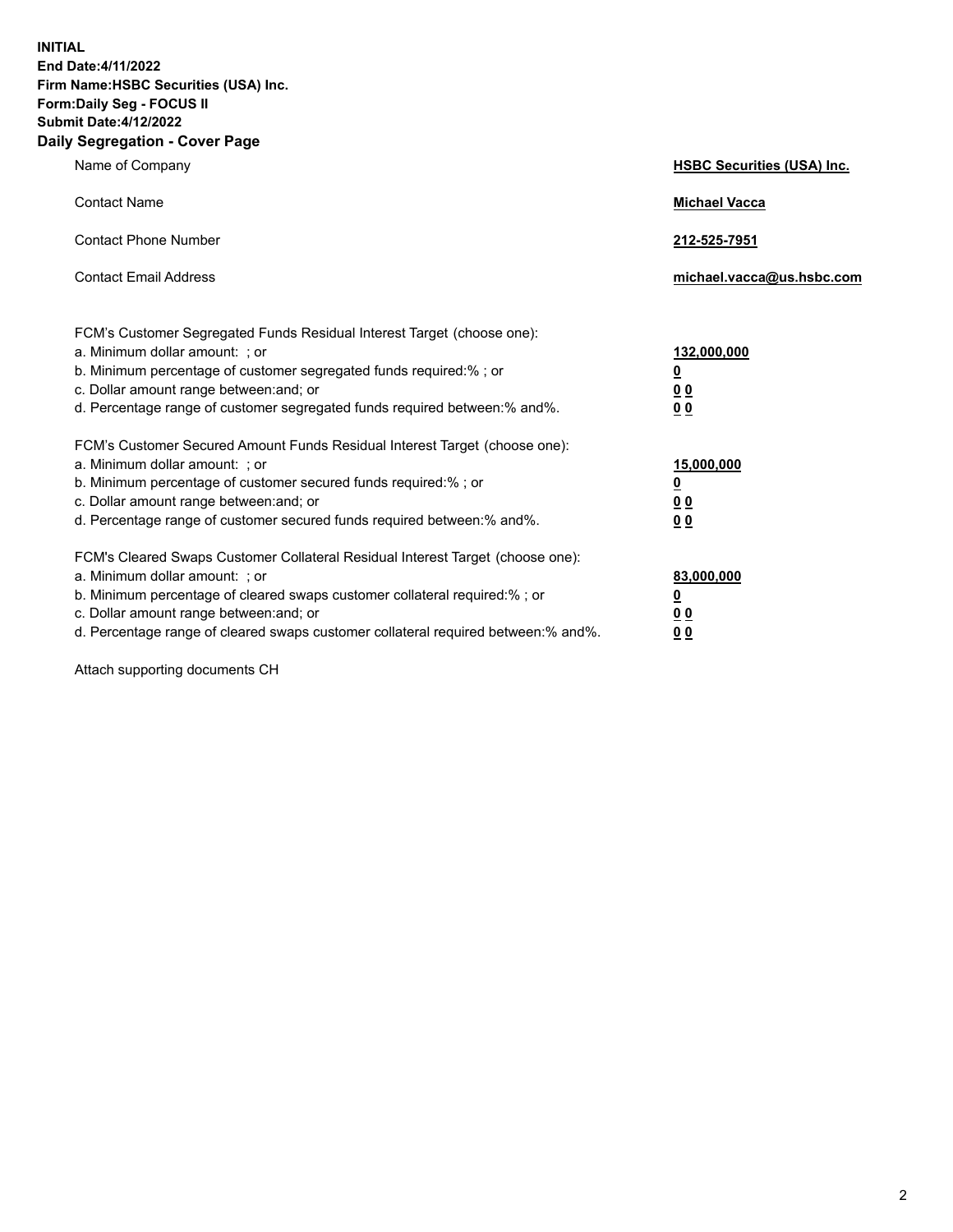**INITIAL End Date:4/11/2022 Firm Name:HSBC Securities (USA) Inc. Form:Daily Seg - FOCUS II Submit Date:4/12/2022**

## **Daily Segregation - Secured Amounts** Foreign Futures and Foreign Options Secured Amounts Amount required to be set aside pursuant to law, rule or regulation of a foreign government or a rule of a self-regulatory organization authorized thereunder **0** [7305] 1. Net ledger balance - Foreign Futures and Foreign Option Trading - All Customers A. Cash **96,130,218** [7315] B. Securities (at market) **51,981,356** [7317] 2. Net unrealized profit (loss) in open futures contracts traded on a foreign board of trade **30,950,656** [7325] 3. Exchange traded options a. Market value of open option contracts purchased on a foreign board of trade **0** [7335] b. Market value of open contracts granted (sold) on a foreign board of trade **0** [7337] 4. Net equity (deficit) (add lines 1. 2. and 3.) **179,062,230** [7345] 5. Account liquidating to a deficit and account with a debit balances - gross amount **23,764** [7351] Less: amount offset by customer owned securities **-1,144** [7352] **22,620** [7354] 6. Amount required to be set aside as the secured amount - Net Liquidating Equity Method (add lines 4 and 5) **179,084,850** [7355] 7. Greater of amount required to be set aside pursuant to foreign jurisdiction (above) or line 6. **179,084,850** [7360] FUNDS DEPOSITED IN SEPARATE REGULATION 30.7 ACCOUNTS 1. Cash in banks A. Banks located in the United States **26,545,960** [7500] B. Other banks qualified under Regulation 30.7 **0** [7520] **26,545,960** [7530] 2. Securities A. In safekeeping with banks located in the United States **51,981,356** [7540] B. In safekeeping with other banks qualified under Regulation 30.7 **0** [7560] **51,981,356** [7570] 3. Equities with registered futures commission merchants A. Cash **0** [7580] B. Securities **0** [7590] C. Unrealized gain (loss) on open futures contracts **0** [7600] D. Value of long option contracts **0** [7610] E. Value of short option contracts **0** [7615] **0** [7620] 4. Amounts held by clearing organizations of foreign boards of trade A. Cash **0** [7640] B. Securities **0** [7650] C. Amount due to (from) clearing organization - daily variation **0** [7660] D. Value of long option contracts **0** [7670] E. Value of short option contracts **0** [7675] **0** [7680] 5. Amounts held by members of foreign boards of trade A. Cash **115,898,203** [7700] B. Securities **0** [7710] C. Unrealized gain (loss) on open futures contracts **30,950,656** [7720] D. Value of long option contracts **0** [7730] E. Value of short option contracts **0** [7735] **146,848,859** [7740] 6. Amounts with other depositories designated by a foreign board of trade **0** [7760] 7. Segregated funds on hand **0** [7765] 8. Total funds in separate section 30.7 accounts **225,376,175** [7770] 9. Excess (deficiency) Set Aside for Secured Amount (subtract line 7 Secured Statement Page 1 from Line 8) **46,291,325** [7380] 10. Management Target Amount for Excess funds in separate section 30.7 accounts **15,000,000** [7780] 11. Excess (deficiency) funds in separate 30.7 accounts over (under) Management Target **31,291,325** [7785]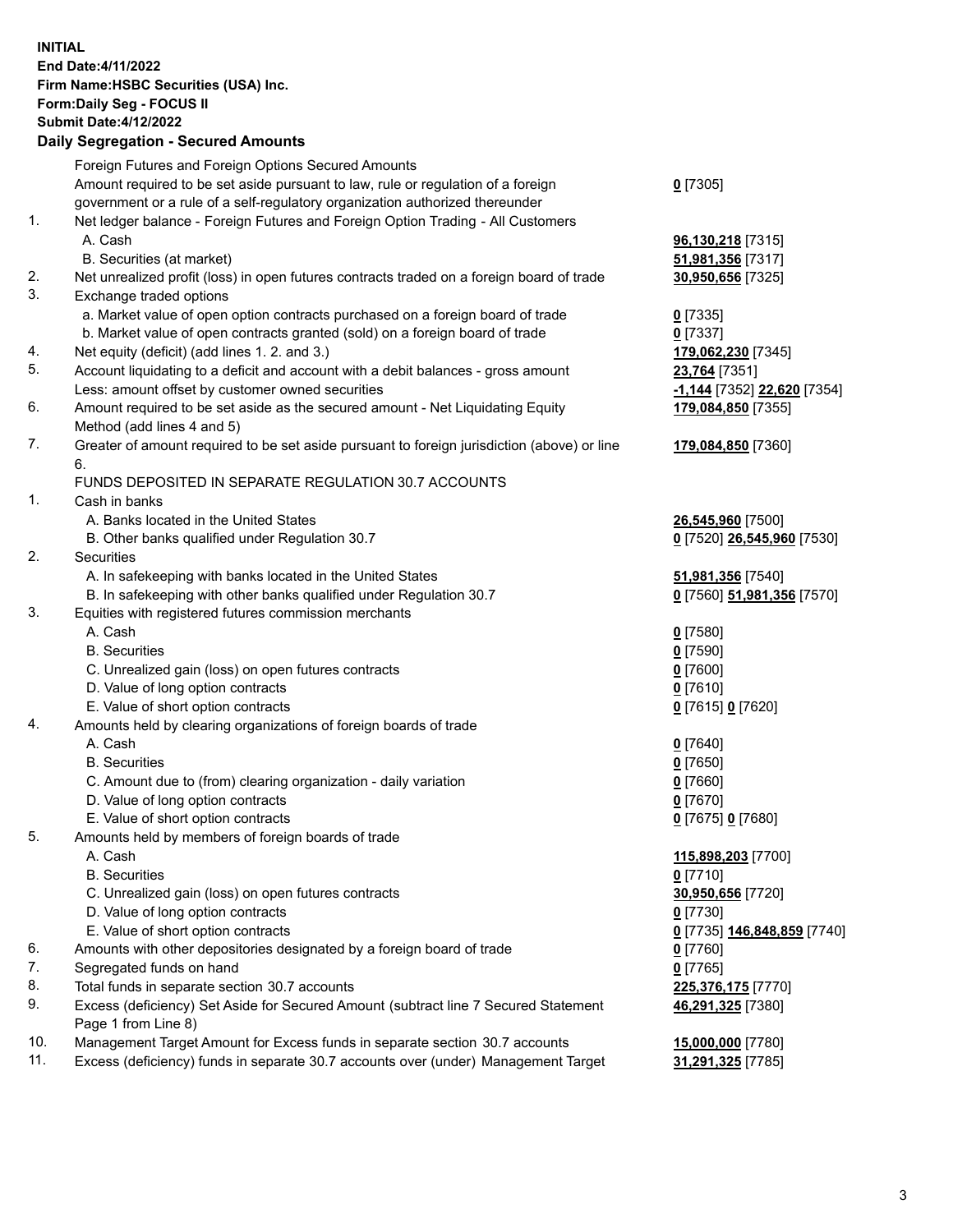**INITIAL End Date:4/11/2022 Firm Name:HSBC Securities (USA) Inc. Form:Daily Seg - FOCUS II Submit Date:4/12/2022 Daily Segregation - Segregation Statement** SEGREGATION REQUIREMENTS(Section 4d(2) of the CEAct) 1. Net ledger balance A. Cash **2,676,870,280** [7010] B. Securities (at market) **1,162,452,026** [7020] 2. Net unrealized profit (loss) in open futures contracts traded on a contract market **-603,410,373** [7030] 3. Exchange traded options A. Add market value of open option contracts purchased on a contract market **4,746,252,329** [7032] B. Deduct market value of open option contracts granted (sold) on a contract market **-970,964,351** [7033] 4. Net equity (deficit) (add lines 1, 2 and 3) **7,011,199,911** [7040] 5. Accounts liquidating to a deficit and accounts with debit balances - gross amount **39,423,652** [7045] Less: amount offset by customer securities **-39,419,734** [7047] **3,918** [7050] 6. Amount required to be segregated (add lines 4 and 5) **7,011,203,829** [7060] FUNDS IN SEGREGATED ACCOUNTS 7. Deposited in segregated funds bank accounts A. Cash **11,404,512** [7070] B. Securities representing investments of customers' funds (at market) **0** [7080] C. Securities held for particular customers or option customers in lieu of cash (at market) **255,708,621** [7090] 8. Margins on deposit with derivatives clearing organizations of contract markets A. Cash **2,111,329,736** [7100] B. Securities representing investments of customers' funds (at market) **174,282,138** [7110] C. Securities held for particular customers or option customers in lieu of cash (at market) **831,213,621** [7120] 9. Net settlement from (to) derivatives clearing organizations of contract markets **-79,673,047** [7130] 10. Exchange traded options A. Value of open long option contracts **4,746,252,329** [7132] B. Value of open short option contracts **-970,964,351** [7133] 11. Net equities with other FCMs A. Net liquidating equity **-594,543** [7140] B. Securities representing investments of customers' funds (at market) **0** [7160] C. Securities held for particular customers or option customers in lieu of cash (at market) **22,753,906** [7170] 12. Segregated funds on hand **52,775,878** [7150] 13. Total amount in segregation (add lines 7 through 12) **7,154,488,800** [7180] 14. Excess (deficiency) funds in segregation (subtract line 6 from line 13) **143,284,971** [7190] 15. Management Target Amount for Excess funds in segregation **132,000,000** [7194]

16. Excess (deficiency) funds in segregation over (under) Management Target Amount Excess

**11,284,971** [7198]